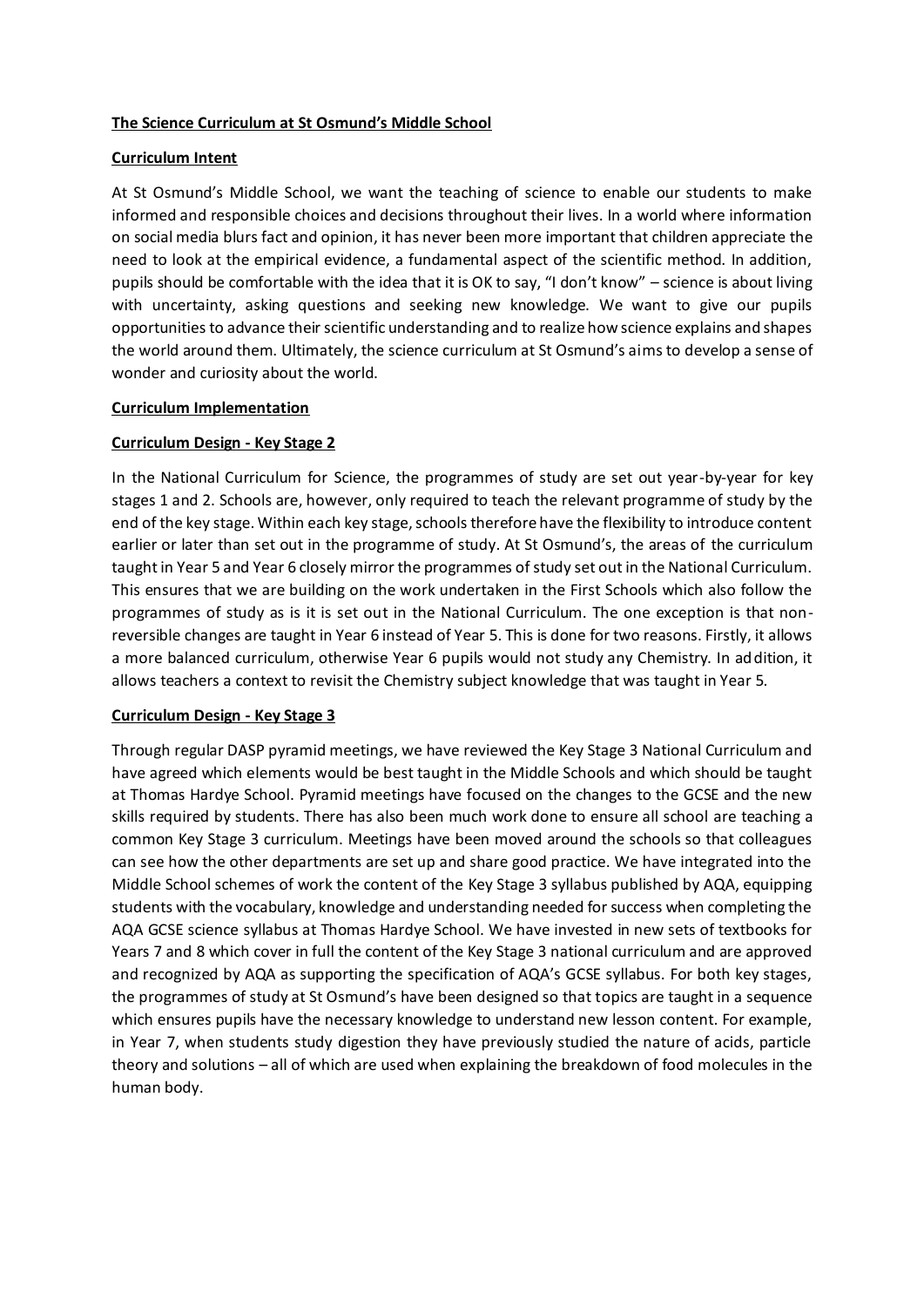### **Progression through the curriculum**

There is clear progression in the breadth and depth of the science curriculum over the course of the four years pupils attend St Osmund's, which builds on the learning pupils have undertaken in the their First Schools and prepares them for the demands of Key Stage 4. A curriculum map has been produced which tracks progression across the DASP pyramid. For example, in the content domain of Chemistry, pupils begin with familiar phenomena such as solids and liquids and as they progress through the curriculum, study more conceptually demanding, abstract models of the atomic and molecular composition of matter and patterns of interaction. Topics refer back to previous knowledge and understanding and then extend it, as exemplified in the content domain of Biology: in their First Schools, pupils place living things into groups such as fish; move on at Key Stage 2 to studying Darwin's theory of evolution by natural selection; are introduced to heredity at Key Stage 3; then learn about single gene crosses with dominant and recessive phenotypes at Key Stage 4. Whilst there is a common scientific method taught through and clearly related to the disciplines of Physics, Chemistry and Biology, the horizontal curriculum structure of the three content domains creates challenges when designing and implementing a curriculum which enables pupils to transfer knowledge to long-term memory. As well as moving from one content domain to another, the programmes of study at the different key stages result in considerable periods of time between similar topics. For example, pupils study the subject knowledge for sound in Year 4 and then in greater depth in Year 8. To address the issue of long gaps between topics we have established links between different modules so that previous learning becomes more embedded as we move from one topic to another and from one year to another. We have built into the curriculum, and continue to develop, opportunities for the revisiting of knowledge: starter activities include questions which require the recall of previous learning; end of module tests include questions about previous topics; homeworks revisit previous learning; and, where possible, children are asked to complete tasks which require synthesis of knowledge from several topics – a higher order task which stretches more able pupils.

# **Development of English and Mathematics**

Science is a discipline that relies heavily on students' ability to learn and understand subject specific vocabulary. There is a strong focus on vocabulary and students are taught and given opportunities to communicate their ideas and understanding using appropriate terminology. The schemes of work identify the key words required for every lesson, as well as detailing opportunities for students to describe and explain their ideas and understanding in writing. Resources modelling the construction of explanations are also provided within the departmental schemes work. In addition, students undertake tasks in which they need to extract information from text. The empirical nature of science ensures that the science curriculum at St Osmund's provides many opportunities for pupils to develop their skills in mathematics. A regular component of their scientific enquiry work is the collection, analysis and communication of data. Students are taught how to present their data using tables, bar graphs and line graphs, as well as how to calculate the mean and median average, identify anomalous results and identify lines of best fit, and evaluate the level of certainty than can be applied to their conclusion taking into consideration the reliability of their measurements. At Key Stage 3, students are also expected to use and manipulate algebraic formulae to calculate density, moments, pressure and speed.

### **Engagement and meeting the needs of all learners**

At St Osmund's pupils are given regular opportunities for hands-on exploration through scientific investigations. In addition to more scaffolded tasks, children are given opportunities to answer their own questions and test their ideas. Scientific investigations are used to develop a sense of excitement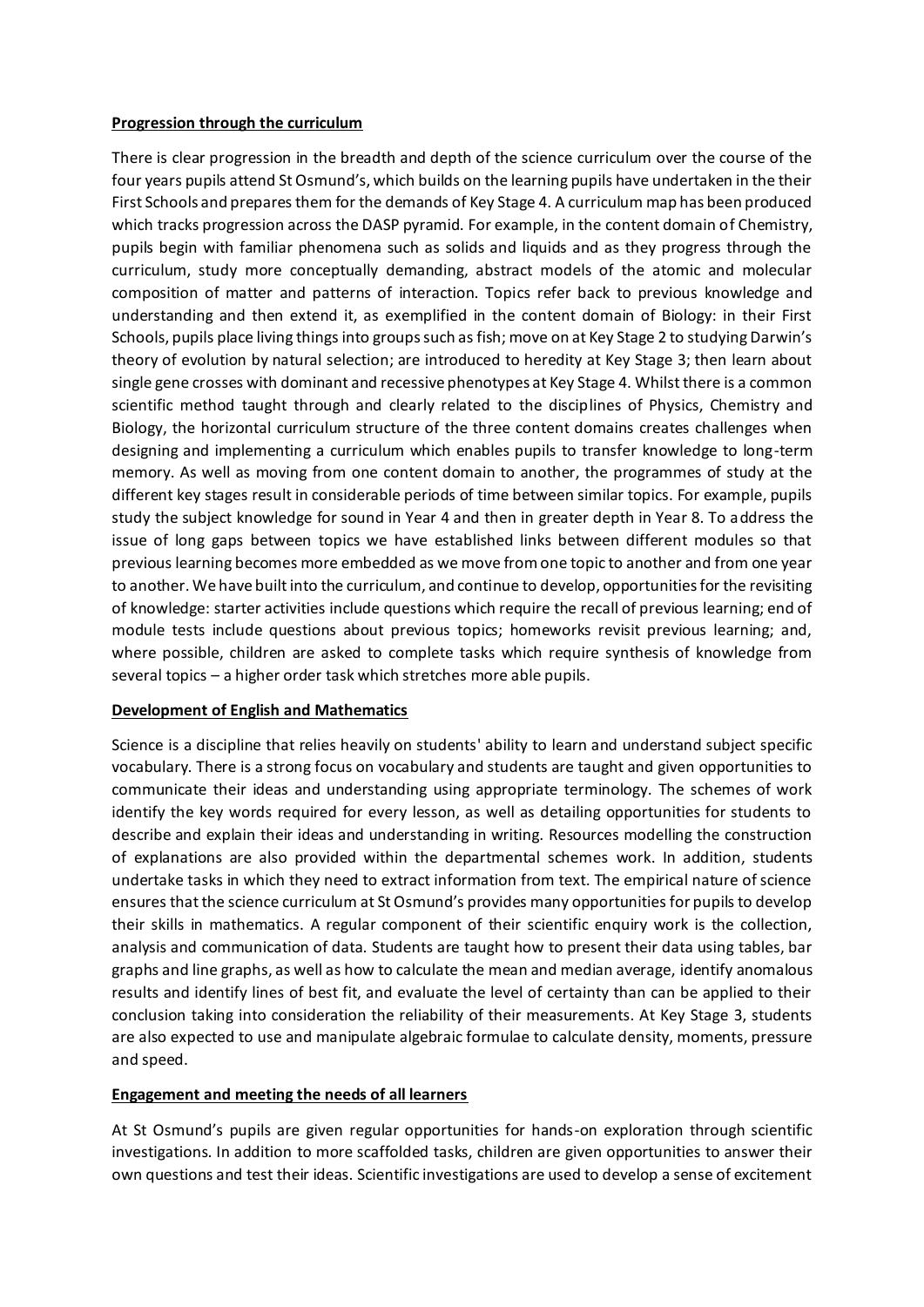and curiosity about natural phenomena, support physical development of skills, foster social attributes such as collaboration, and help shape the understanding of scientific concepts. As well as regular hands on practical experiences, pupil engagement and conceptual understanding is also facilitated by the use of teacher demonstrations which allow pupils to relate explanations to physical examples. Regular revisiting of previous learning in starter activities, assessment tasks and homework is designed to fill in gaps in subject knowledge that some pupils may have. All pupils in Key Stage 3 have online access to a digital textbook, as well as lesson notes, interactive onscreen activities and self-assessment resources, which supports the curriculum covered in the classroom. To aid understanding, where possible, ideas and concepts are contextualised with familiar everyday observations. For example, a lesson requiring pupils to know how to calculate the turning effect of a force would be introduced by asking pupils to suggest why handles aren't placed in the middle of a door, and in a lesson about density students would be asked to consider why the ice that they can see floating in the glass of water in front of them doesn't appear to fit with the particle model of solids and liquids and should be at the bottom of the glass. The resources provided for lessons in the science departments schemes of work and the end of module assessments contain tasks and questions which are progressively more cognitively demanding in terms of increasing levels of conceptual understanding and the context of application. For example, less demanding closed question require pupils to recall subject specific vocabulary, whereas, in order to challenge more able pupils, later questions may require the application of knowledge in an unfamiliar context and an extended written response.

### **Support for inexperienced and non-specialist staff**

All science teachers are supported by detailed lesson plans and resources. As well providing possible activities, lesson plans include learning objectives, key vocabulary, common misconceptions and information on health and safety. Staff are also supported by an experienced science technician. In addition, common misconceptions are identified and discussed in subject meetings and staff are encourage to access the free online courses provide by Stem Learning.

### **Curriculum Impact**

### **Addressing Misconceptions**

When pupils communicate misconceptions, teachers will challenge but not necessarily immediately provide the correct explanation; instead they will allow opportunities for children to develop their ideas through discussion and enquiry. Misconceptions can occur due to children inventing rules to explain the patterns they see around them. Sometimes these rules can lead to incorrect ideas and assumptions. It is not easy for children to forget their own explanations of the world, which are based on their observations and have made sense to them for years, and to replace these with explanations which may make less sense to them. To construct new learning successfully, teachers address prior learning and elicit misconceptions through discussion and reviewing the writing and diagrams produced by pupils in their exercise books. Student talk in pairs, small groups or as a whole class is encouraged and enables children to challenge misconceptions as they reason with each other and consider differing points of view.

# **Assessment**

At St Osmund's, science teachers assess pupils' knowledge and understanding through discussion in lessons and regularly reviewing the work completed in exercise books, as well as using end of module assessments. Having identified areas of the curriculum which need revisiting or clarification, teachers provide either verbal or written feedback. When appropriate, teachers will respond to pupils' work by